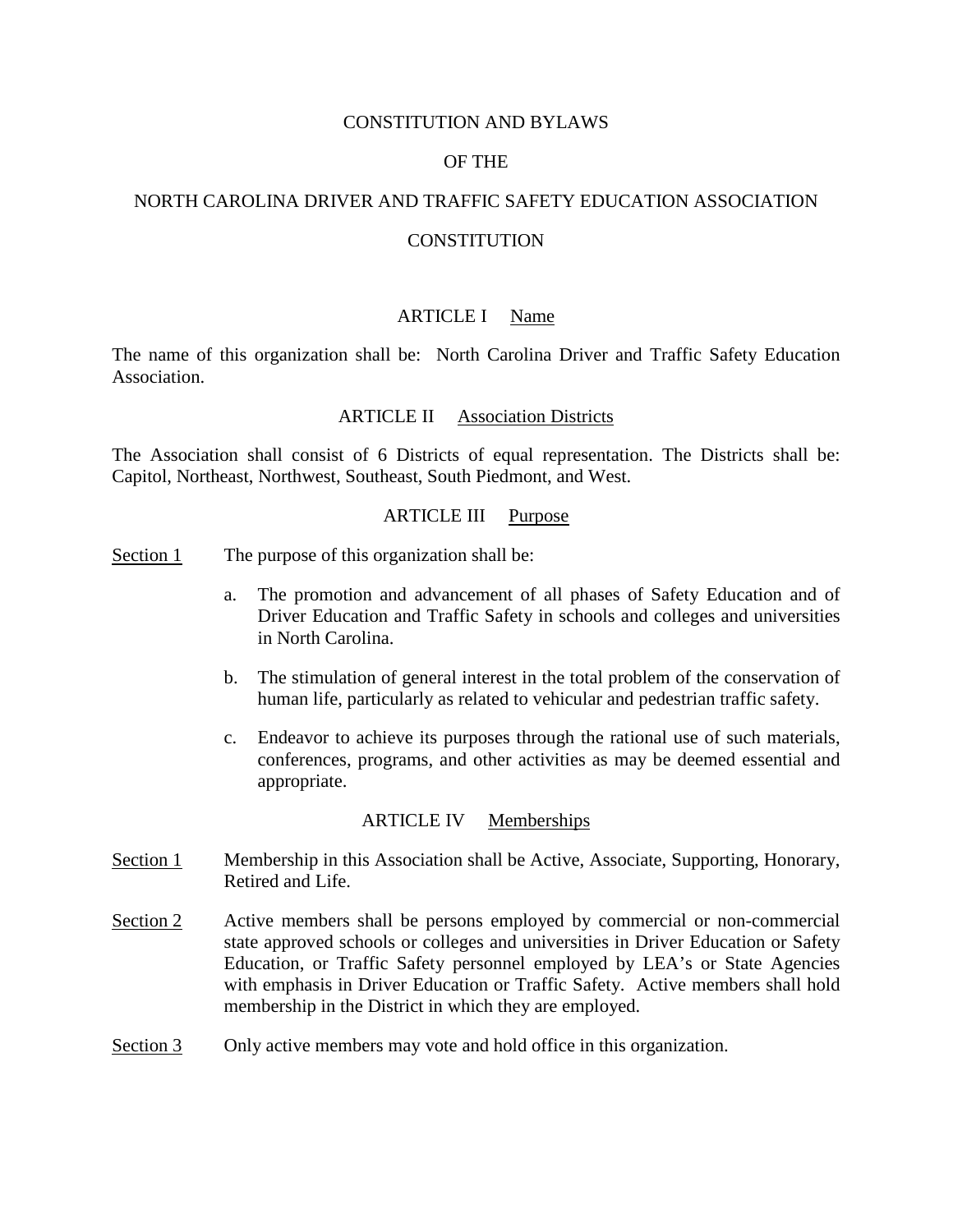- Section 4 Associate members shall include school administrators and all other persons actively interested in Driver Education, and specifically related activities in Traffic Safety and Safety Education.
- Section 5 Supporting members shall be those individuals or organizations which wish to support the purposes of the Association by purchasing supporting memberships. Granting of a supporting membership shall in no way bind this Association to support philosophies or policies of any supporting member, nor to support or participate in projects or undertakings of said supporting member. The Board shall be authorized to set the annual fee of supporting membership.
- Section 6 Honorary membership in the organization may be extended to any person not eligible for active membership. The Association shall elect such members by two-thirds (⅔) majority vote of members present at any general meeting.
- Section 7 A retiree is defined as someone who is no longer gainfully employed in any capacity in the field of driver education by a public or private school, contractor or any other employer.
- Section 8 Life membership in the organization is available to anyone eligible for active membership.
- Section 9 The membership period shall begin May  $1<sup>st</sup>$  and end April 30<sup>th</sup> of the following year.

# ARTICLE V Membership Dues

- Section 1 The Board of Directors shall have the authority to set the annual dues as the Board deems necessary up to a ceiling of \$50.00.
- Section 2 The ceiling shall not be reduced or increased except by a majority vote  $(66\ 2/3\%)$ of the Active members present and voting.
- Section 3 Retired membership dues shall be the same as active membership dues.
- Section 4 Life membership dues shall be fifteen (15) times the annual membership dues payable in full or in three (3) consecutive annual installments.

# ARTICLE VI Officers

- Section 1 The elected officers of this Association shall be a President,  $1<sup>st</sup>$  Vice-President,  $2<sup>nd</sup>$ Vice-President and a Recording Secretary.
- Section 2 All candidates for office shall be nominated and elected at a general meeting held each fiscal year. (Fiscal year is from July  $1<sup>st</sup>$  to June  $30<sup>th</sup>$ .)
- Section  $3$  The elected  $1<sup>st</sup>$  Vice-President shall automatically move up to the office of President when the President's term of office expires or if the office becomes vacant prior to expiration of the term.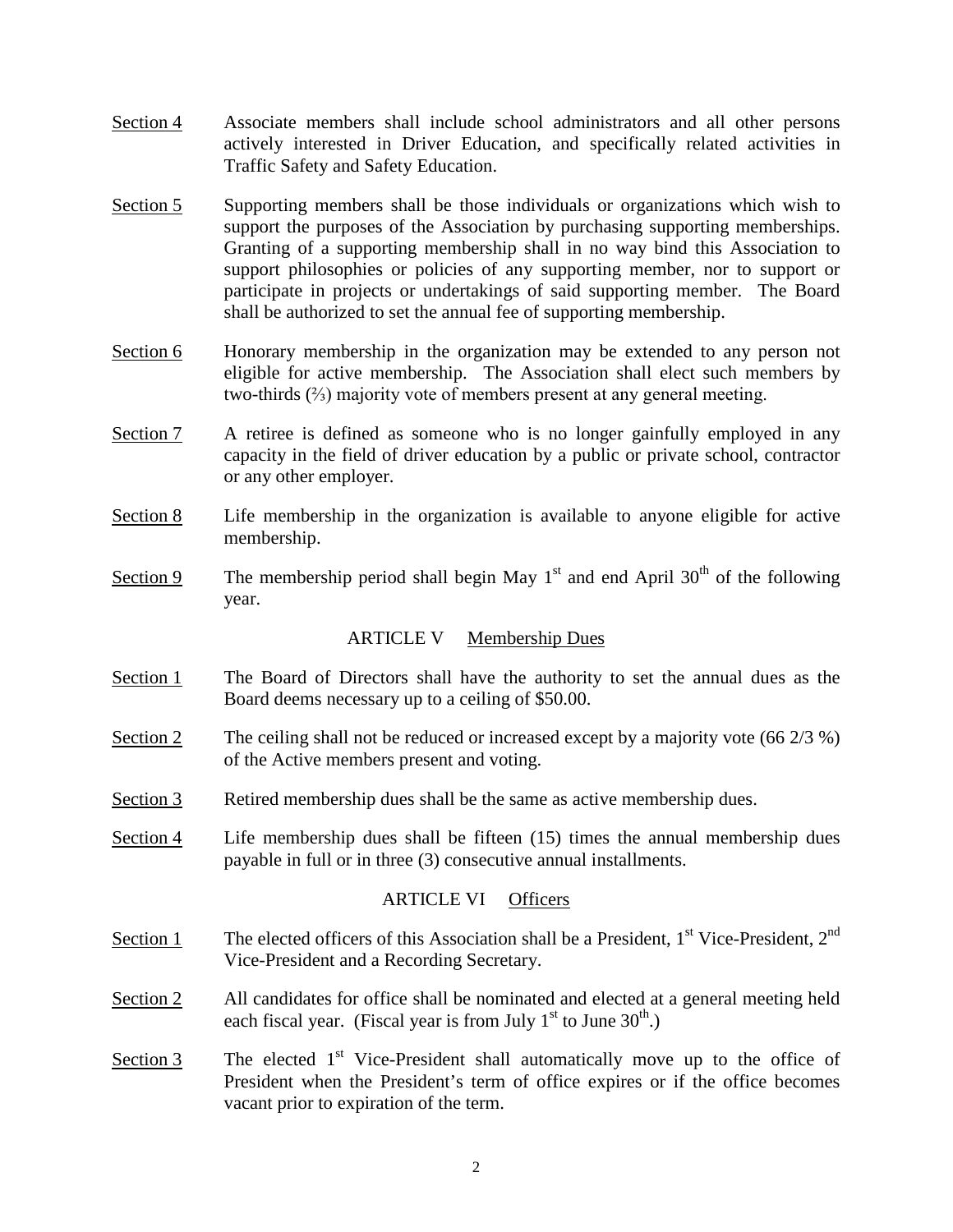- Section 4 The elected  $2<sup>nd</sup>$  Vice-president shall automatically move up to the office of  $1<sup>st</sup>$ Vice-president when the 1<sup>st</sup> Vice-President's term of office expires.
- Section 5 The Nominating Committee shall not nominate anyone for office who has not consented to stand for election and to serve if elected. Elected officials shall be notified as soon as possible by the nominating Committee.
- Section 6 All officers, elected or appointed, shall assume office at the conclusion of the annual general business meeting each year.
- Section 7 The Board of Directors membership shall consist of:
	- a. The Director elected from each district, the President elected from each district, the immediate Past-President of the association, and the elected state officers as voting members.
	- b. The Vice President elected from each district as a non-voting member for discussion purposes. This Vice President may vote only in the absence of either the Director or President of the district which he/she represents.

### ARTICLE VII Duties of Officers

- Section 1 The Board of Directors shall:
	- a. Formulate and approve the policies for the Association.
	- b. Render a financial report to the Association at the annual meeting.
	- c. Fill vacancies in office until the next election.
	- d. Be the custodian of the property of the Association.
	- e. Have the power to make contracts.
	- f. Perform such other duties as may be necessary for the efficient function of the Association.
	- g. The Board of Directors shall consist of a two-third  $\ell_3$ ) quorum before transacting business of the Association.
- Section 2 The President shall preside at all meetings of the Association and Board of Directors. In addition, he shall:
	- a. Appoint all committees and their chairmen as provided for in the constitution.
	- b. Serve ex-officio on any or all committees.
	- c. Administer all business of the Association.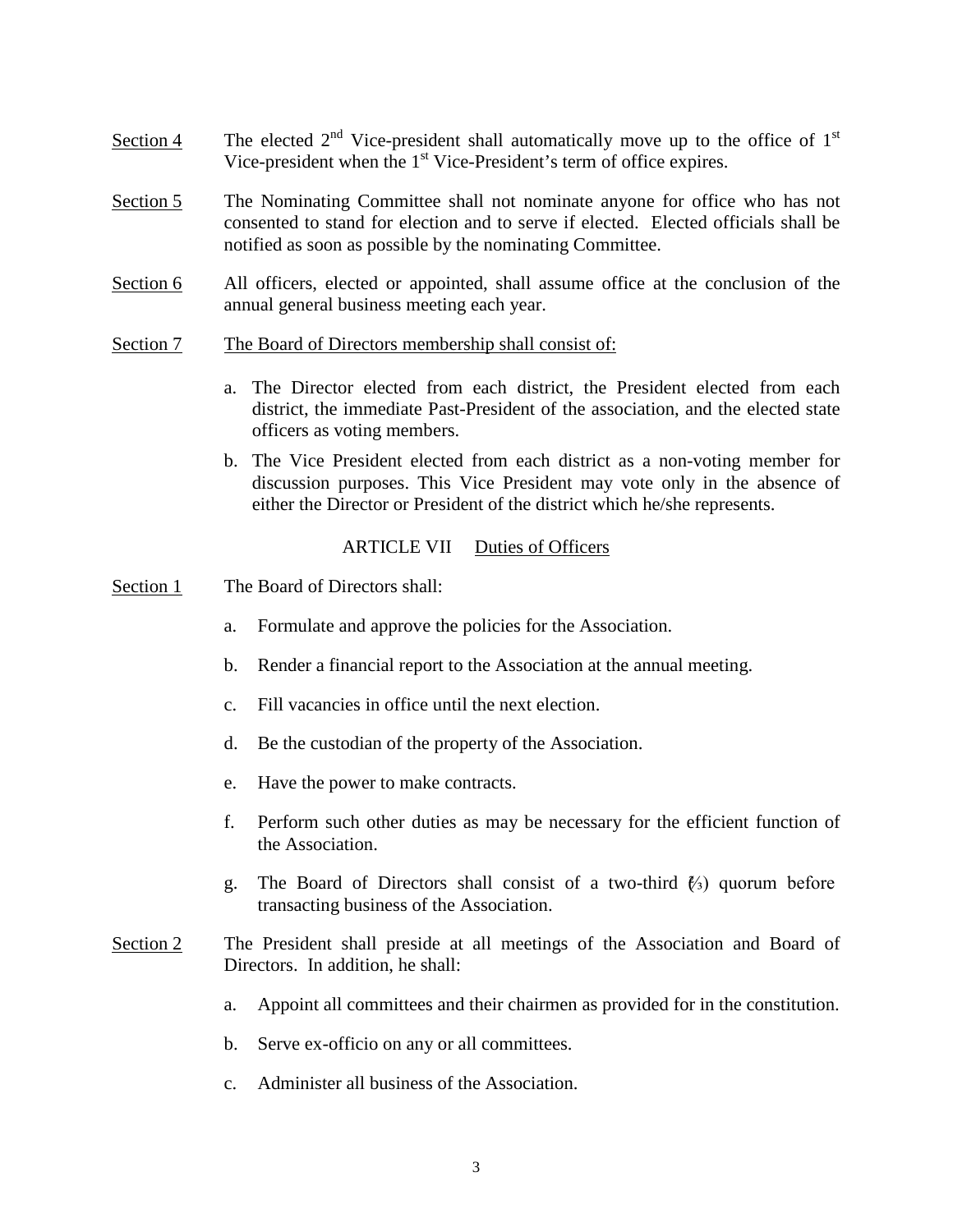- d. Represent the Association or delegate authority in all contracts with other organizations.
- e. Appoint an Executive-Secretary with confirmation by the Board of Directors.
- Section 3 The  $1<sup>st</sup>$  Vice-President shall assume all the duties of the President in the absence of the president. He shall:
	- a. Serve as a member of the Executive Board.
	- b. Attend all meetings of the Executive Board.
	- c. Keep informed of the activities of all committees.
	- d. Be responsible for collecting annual reports.
	- e. Secure chairmen of standing committees who will serve during his term of office as President.
	- f. Serve as chairman of the Program Committee.
- Section 4 The  $2<sup>nd</sup>$  Vice-President shall assume the duties of the  $1<sup>st</sup>$  Vice-President if during the course of the year it becomes necessary to fill the  $1<sup>st</sup>$  Vice-President's position. In addition, he shall:
	- a. Stay informed of all activities carried on by the  $1<sup>st</sup>$  Vice-President.
	- b. Assist the  $1<sup>st</sup>$  Vice-President in his regular duties.
- Section 5 The Recording Secretary shall:
	- a. Keep an accurate record of all general meetings of the Association.
	- b. Keep an accurate record of the Executive Board meetings.
- Section 6 The District Directors shall:
	- a. Serve as members of the Executive Board.
	- b. Serve as liaison between members and officers.
	- c. Perform duties as requested by the President.
- Section 7 The District President shall:
	- a. Preside over District meetings
	- b. Serve as a voting member of the State Board of Directors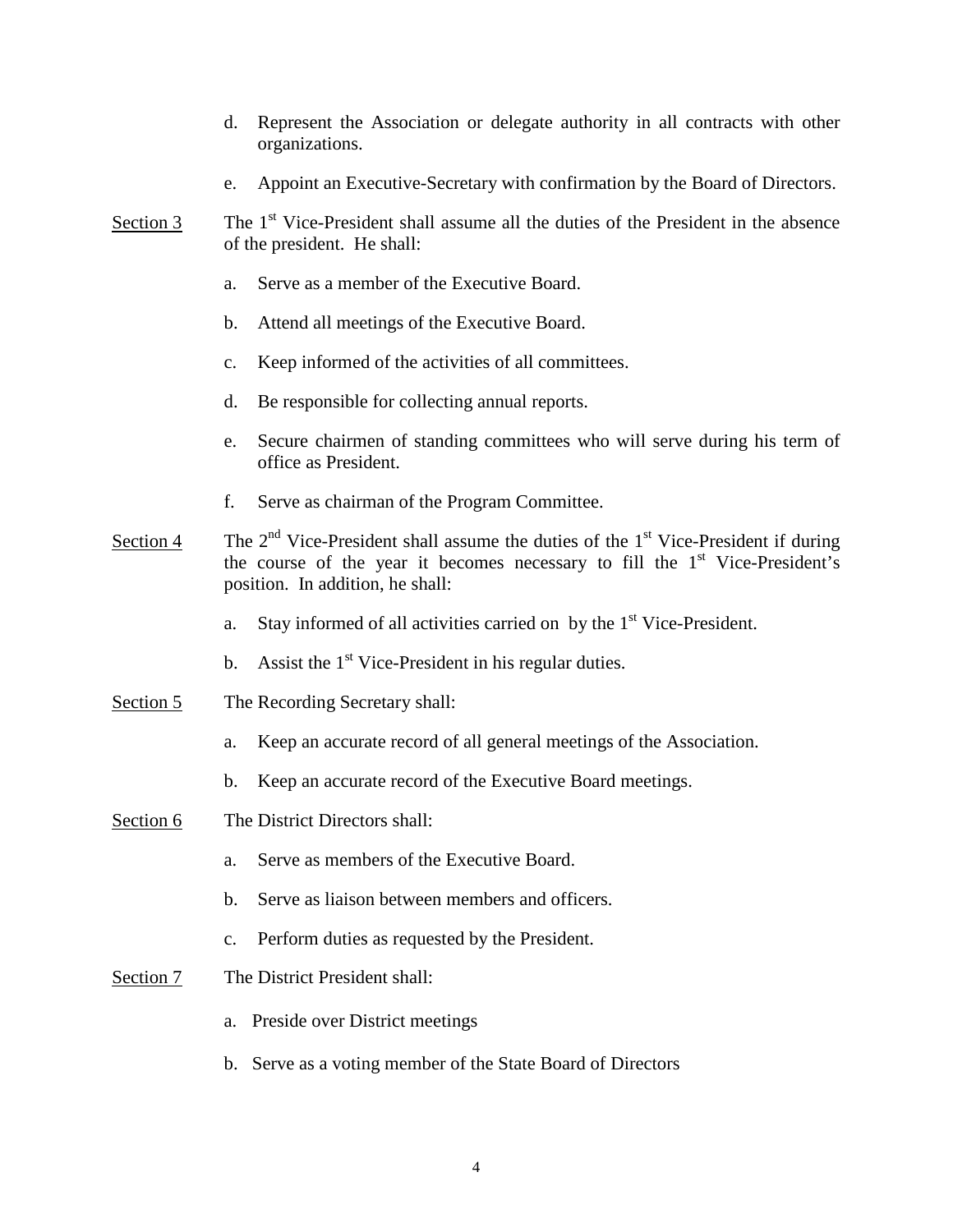## Section 8 The District Vice-President shall:

- a. Perform all of the duties of the District President in his/her absence.
- b. Serve as a non-voting member of the State Board of Directors.
- c. Serve as a voting member of the State Board of Directors in the absence of either the District Director or District President.
- Section 9 The Executive-Secretary shall:
	- a. Keep an accurate record of all monies of the Association, collect membership dues, and pay debts of the organization upon approval of the Executive Board.
	- b. Keep all funds in an Association account.
	- c. Prepare a complete financial report prior to the final Board meeting of the year for submission to both the current and incoming Executive Board and the auditing Committee for their approval.
	- d. Keep an operating budget for the Executive-Secretary's office.

# ARTICLE VIII Committees

- Section 1 At the first board meeting, the President shall appoint standing committees as follows:
	- a. Membership Committee
	- b. Nominating Committee
	- c. Auditing Committee
	- d. Public Relations Committee
	- e. Study and Planning Committee
	- f. Constitution and Bylaws Committee
- Section 2 In addition to the standing committees, the President may appoint any other temporary committee that is deemed necessary to carry on the work of the Association.
- Section 3 The duties of the standing committees shall be:
	- a. Membership Committee: to attempt to secure desirable members for the Association.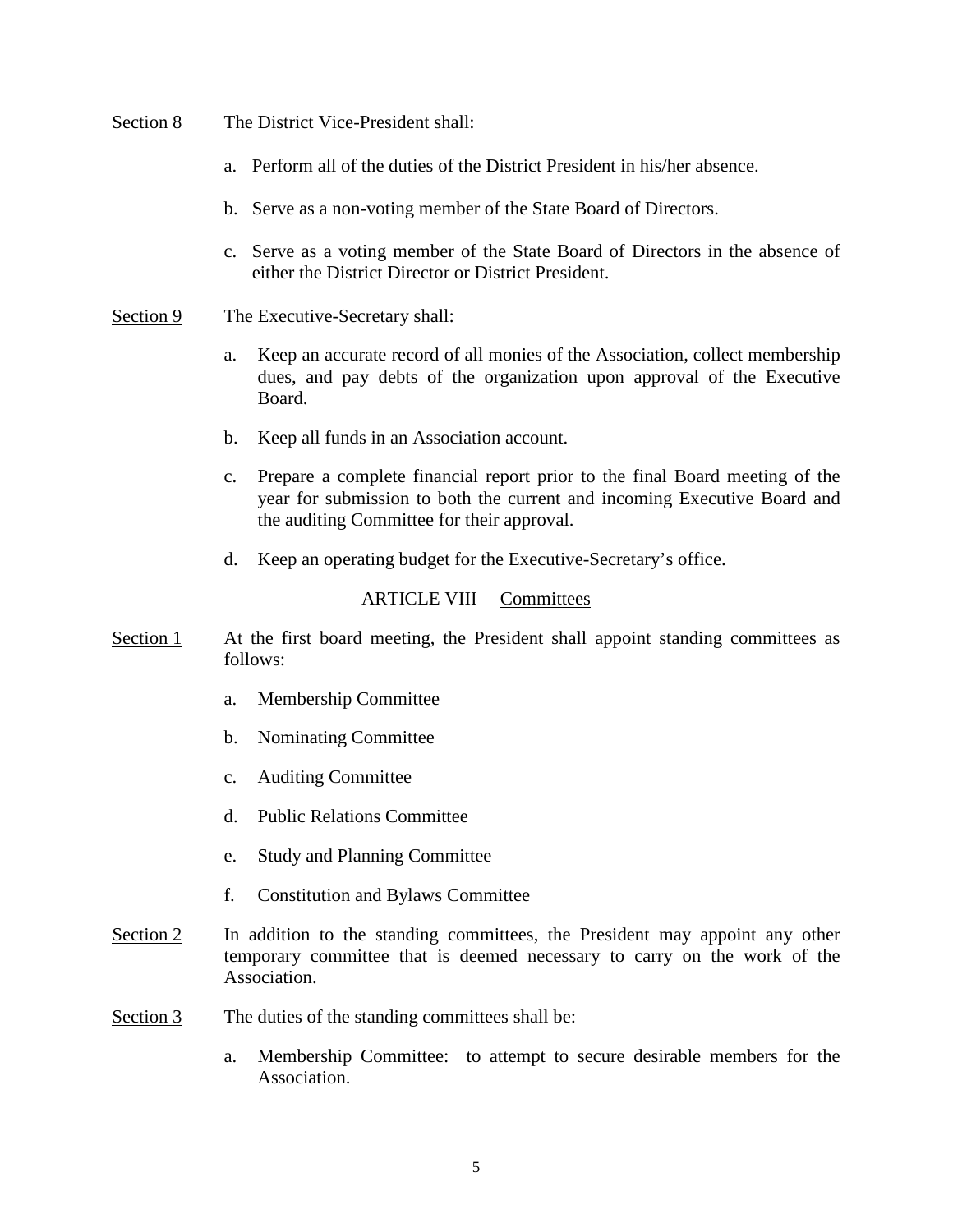- b. Nominating Committee: to nominate and present the report of nominations of members to hold offices for the incoming year.
- c. Auditing Committee: to approve or disapprove the financial reports as presented by the Executive-Secretary at the close of each fiscal year.
- d. Public Relations Committee: to assist in promoting favorable public relations in all activities of the Association.
- e. Study and Planning Committee: to assist in the formulation of desirable programs for the Association's involvement and keep the Board of Directors informed of the Activities of the committee. The committee shall consist of seven (7) members appointed by the President. The term of office shall be for one year. To facilitate a smoother operating program, the President may reappoint any or all members for a new term at the expiration of their term of office.
- f. Constitution and Bylaws Committee: shall assist the Secretary and President in submitting to general meetings any constitution and/or bylaws amendments.

# ARTICLE IX Meetings

Section 1 A general meeting shall be held each fiscal year. Other meetings as are necessary may be called by the President. The time and place of these meetings will be decided by a majority vote of the Executive Board. Members shall be notified of actual date and location at least thirty (30) days prior to the scheduled time.

# ARTICLE X Amendments

- Section 1 An amendment to the constitution may be introduced at any general meeting of the Association provided it has been submitted to the Recording-Secretary at least sixty (60) days prior to a general meeting. The Recording-Secretary in turn must submit the said amendment to the President for review and notify the general meeting.
- Section 2 An amendment will be voted upon by secret ballot and ratified by a two-thirds (2/3) vote of the actual members present at any general meeting provided the terms for presentation have been met.

# ARTICLE XI Ratification

Section 1 This constitution became effective upon ratification by two-thirds (2/3) of the active members present for the first general meeting after January 1, 2004.